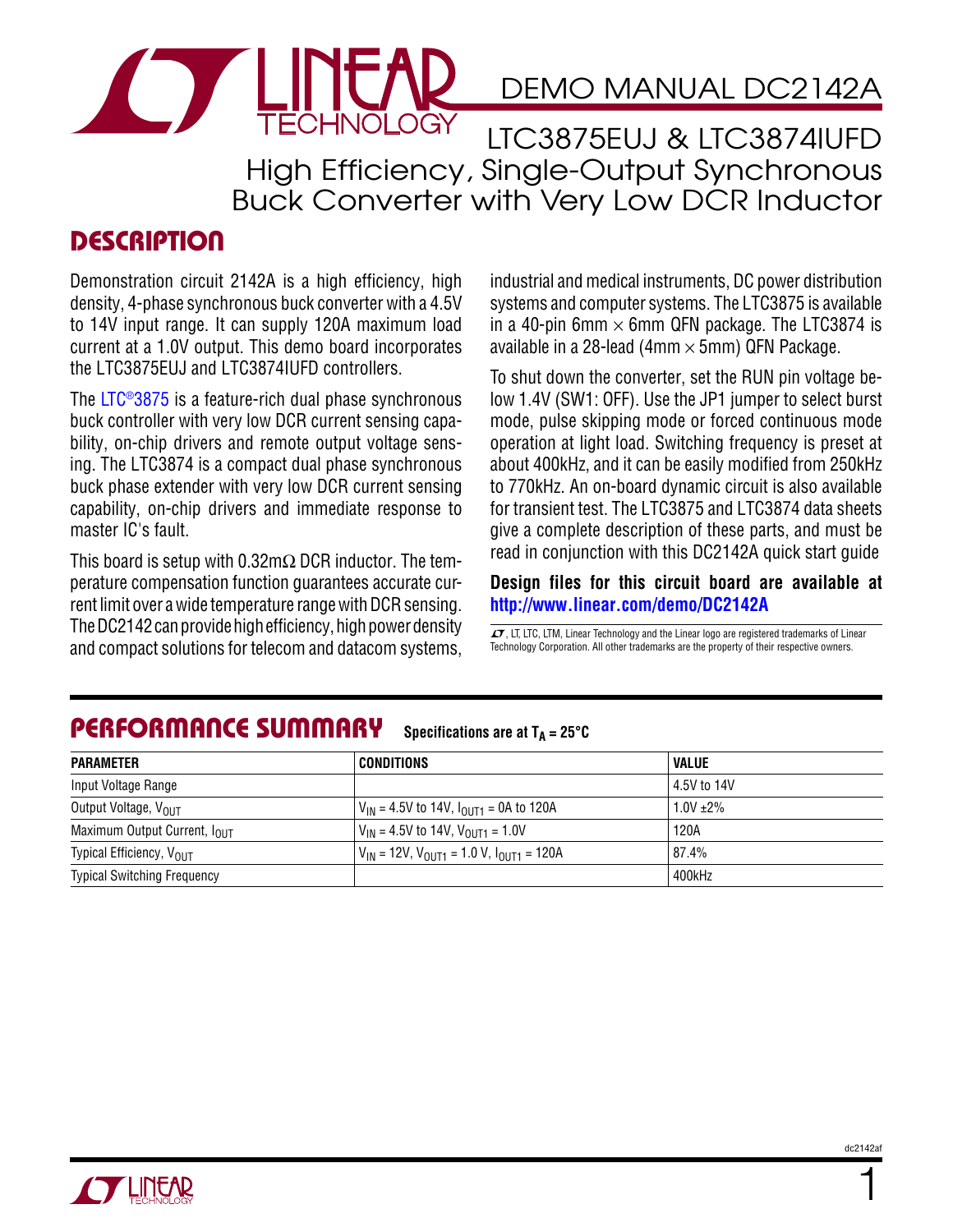Demonstration circuit 2142A is easy to set up to evaluate the performance of the LTC3875EUJ and LTC3874IUFD. Refer to Figure 1 for the proper measurement equipment setup and follow the procedure below:

- 1. With power off, connect the input power supply to  $V_{\text{IN}}$ (4.5V to 14V) and GND (input return).
- 2. Connect the 1.0V output load between  $V_{OUT}$  and GND (Initial load: no-load).
- 3. Connect the DVMs to the input and outputs. Set default jumper position: JP1: CCM; SW1: ON.
- 4. Turn on the input power supply and check for the proper output voltages.  $V_{OIII}$  should be 1.0V  $\pm$ 2%.

5. Once the proper output voltages are established, adjust the loads within the operating range and observe the output voltage regulation, ripple voltage and other parameters.

Note: When measuring the output or input voltage ripple, do not use the long ground lead on the oscilloscope probe. See Figure 2 for the proper scope probe technique. Short, stiff leads need to be soldered to the  $(+)$  and  $(-)$  terminals of an output capacitor. The probe's ground ring needs to touch the (–) lead and the probe tip needs to touch the (+) lead.



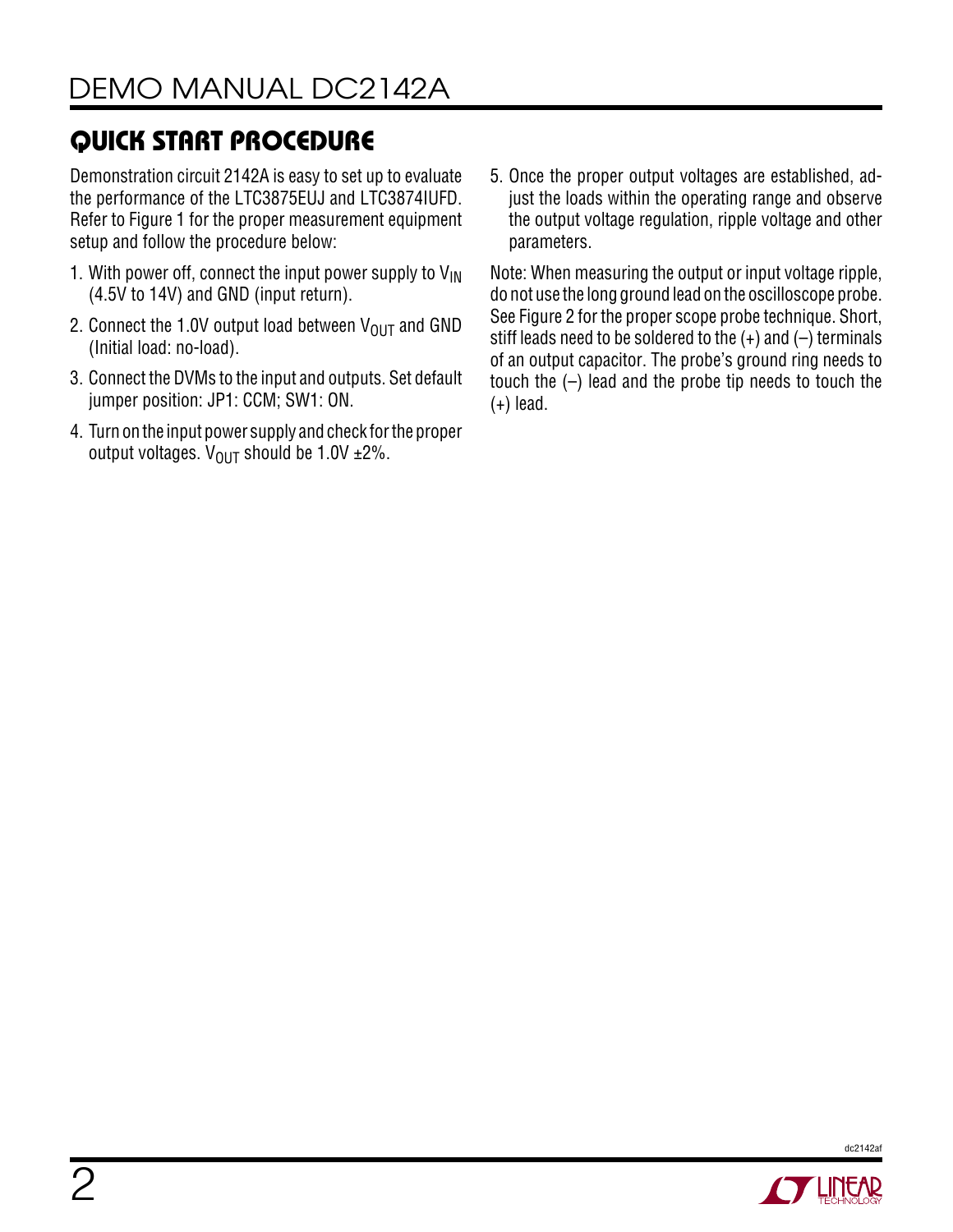

**Figure 1. Proper Measurement Equipment Setup**



**Figure 2. Measuring Output Voltage Ripple** 

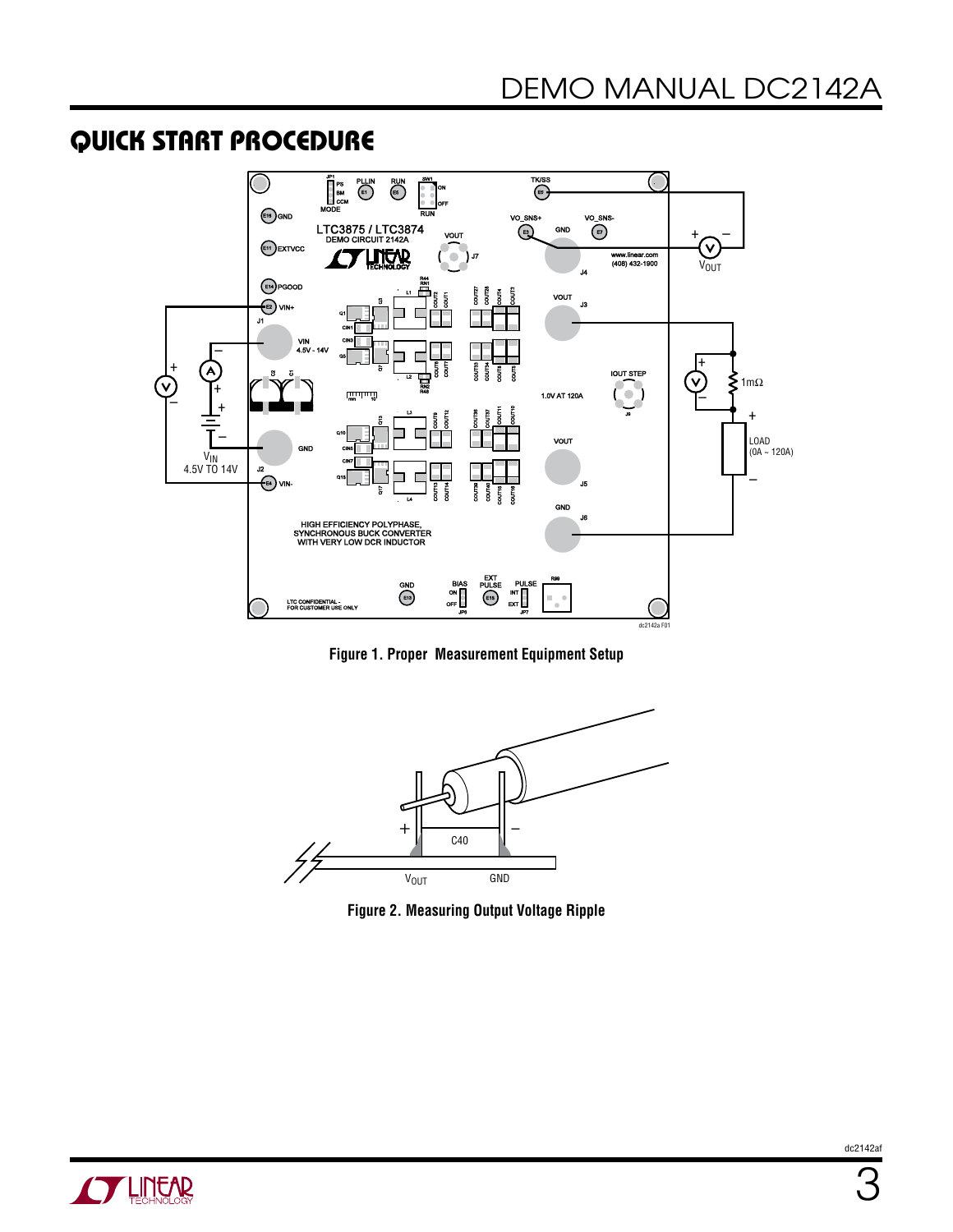

Figure 3. Efficiency vs Load Current at V<sub>IN</sub> = 12V, V<sub>OUT</sub> = 1.0V, f<sub>SW</sub> = 400kHz



Figure 4. Thermal Performance at V<sub>IN</sub> = 12V, V<sub>OUT</sub> = 1.0V, I<sub>OUT</sub> = 120A, 200PFM Forced Air Flow

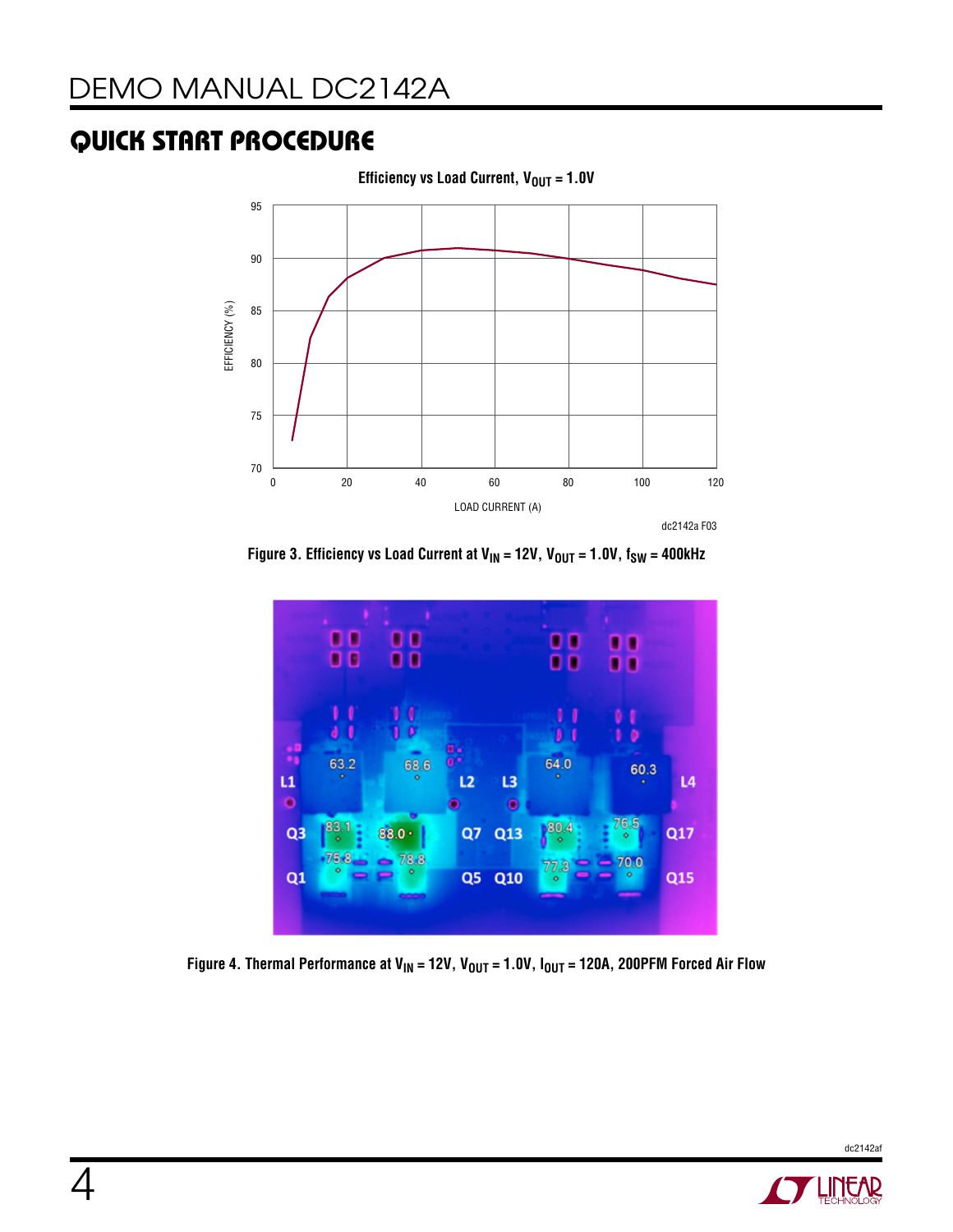

Figure 5. Current Sharing vs Load Current at V<sub>IN</sub> = 12V, V<sub>OUT</sub> = 1.0V, f<sub>SW</sub> = 400kHz



Figure 6. Output Voltage Ripple at V<sub>IN</sub> = 12V, V<sub>OUT</sub> = 1.0V, I<sub>OUT</sub> = 120A

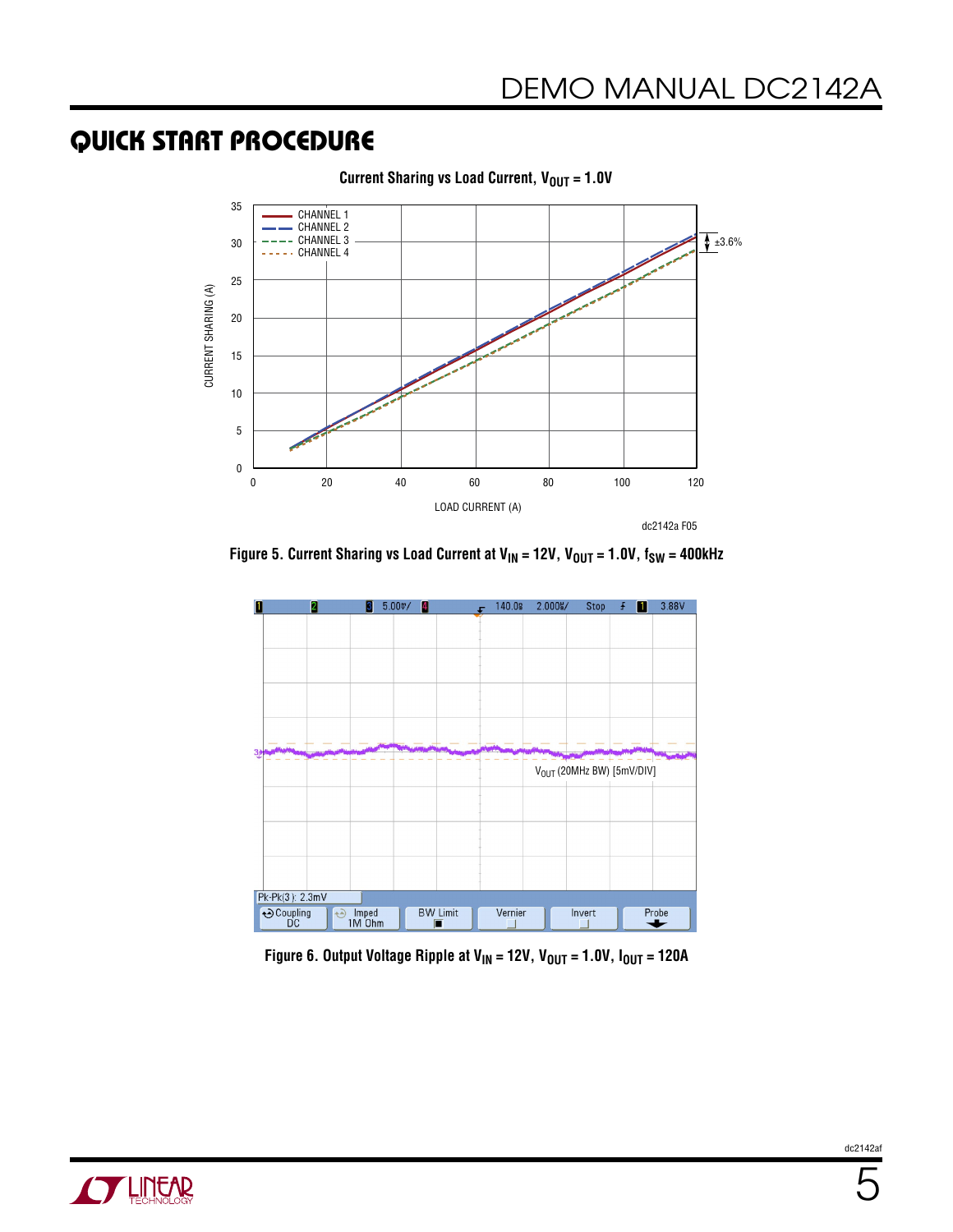

Figure 7. Transient Performance at  $V_{IN}$  = 12V,  $V_{OUT}$  = 1.0V,  $I_{OUT}$  = 30A  $\sim$  60A

# Parts List

| ITEM           | QTY                                | <b>REFERENCE</b>                                                                                             | <b>PART DESCRIPTION</b>            | <b>MANUFACTURER/PART NUMBER</b> |  |  |
|----------------|------------------------------------|--------------------------------------------------------------------------------------------------------------|------------------------------------|---------------------------------|--|--|
|                | <b>Required Circuit Components</b> |                                                                                                              |                                    |                                 |  |  |
|                | 8                                  | CIN1, CIN2, CIN3, CIN4, CIN5, CIN6,<br>CIN7, CIN8                                                            | CAP, 1210, 10µF, 20%, 35V X5R      | AVX 1210DD106MAT2A              |  |  |
| $\overline{2}$ | 14                                 | COUT1, COUT2, COUT6, COUT7,<br>COUT9, COUT12, COUT13, COUT14,<br>COUT19, COUT20, COUT24, COUT25,<br>C39, C40 | CAP, 1210, 100µF, 20%, 6.3V X5R    | TDK C3225X5R0J107M              |  |  |
| 3              | 12                                 | COUT3, COUT4, COUT5, COUT8,<br>COUT10, COUT11, COUT15, COUT16,<br>COUT17, COUT18, COUT22, COUT23             | CAP, 7343, 330µF, 20%, 6.3V POSCAP | SANYO 6TPF330M9L                |  |  |
| 4              | 3                                  | C3, C25, C29                                                                                                 | CAP, 0603, 1µF, 20%, 25V X5R       | AVX 06033D105KAT2A              |  |  |
| 5              | $\overline{2}$                     | C1, C2                                                                                                       | CAP, 270µF, 20%, 16V OSCON         | PANASONIC 16SVPC270M            |  |  |
| 6              | 4                                  | C4, C30, C31, C46                                                                                            | CAP, 0603, 4.7µF, 10%, 10V X5R     | AVX 0603ZD475KAT2A              |  |  |
| $\overline{7}$ |                                    | C <sub>5</sub>                                                                                               | CAP, 0603, 10nF, 10%, 16V X7R      | AVX 0603YC103KAT2A              |  |  |
| 8              | 5                                  | C7, C8, C18, C32, C36,                                                                                       | CAP, 0603, 0.1µF, 10%, 25V X5R     | AVX 06033C104KAT2A              |  |  |
| 9              | 6                                  | C <sub>10</sub> , C <sub>12</sub> , C <sub>20</sub> , C <sub>24</sub> , C <sub>33</sub> , C <sub>35</sub>    | CAP, 0603, 220nF, 10%, 25V X7R     | <b>TDK C1608X7R1E224K</b>       |  |  |
| 10             |                                    | C15                                                                                                          | CAP, 0603, 220pF, 5%, 50V C0G      | AVX 06035A221JAT2A              |  |  |
| 11             |                                    | C16                                                                                                          | CAP, 0603, 2.2nF, 5%, 50V C0G      | MURATA GRM1885C1H222JA01D       |  |  |
| 12             |                                    | C34                                                                                                          | CAP, 0603, 100pF, 10%, 16V X7R     | AVX 0603YC101KAT2A              |  |  |
| 13             |                                    | D1, D2, D3, D4                                                                                               | DIODE, SCHOTTKY 30V, 100mA         | CENTRAL SEMI CMDSH-3-TR         |  |  |
| 14             | 4                                  | L1, L2, L3, L4                                                                                               | IND, 0.25µH                        | WÜRTH ELEKTRONIK 744301025      |  |  |

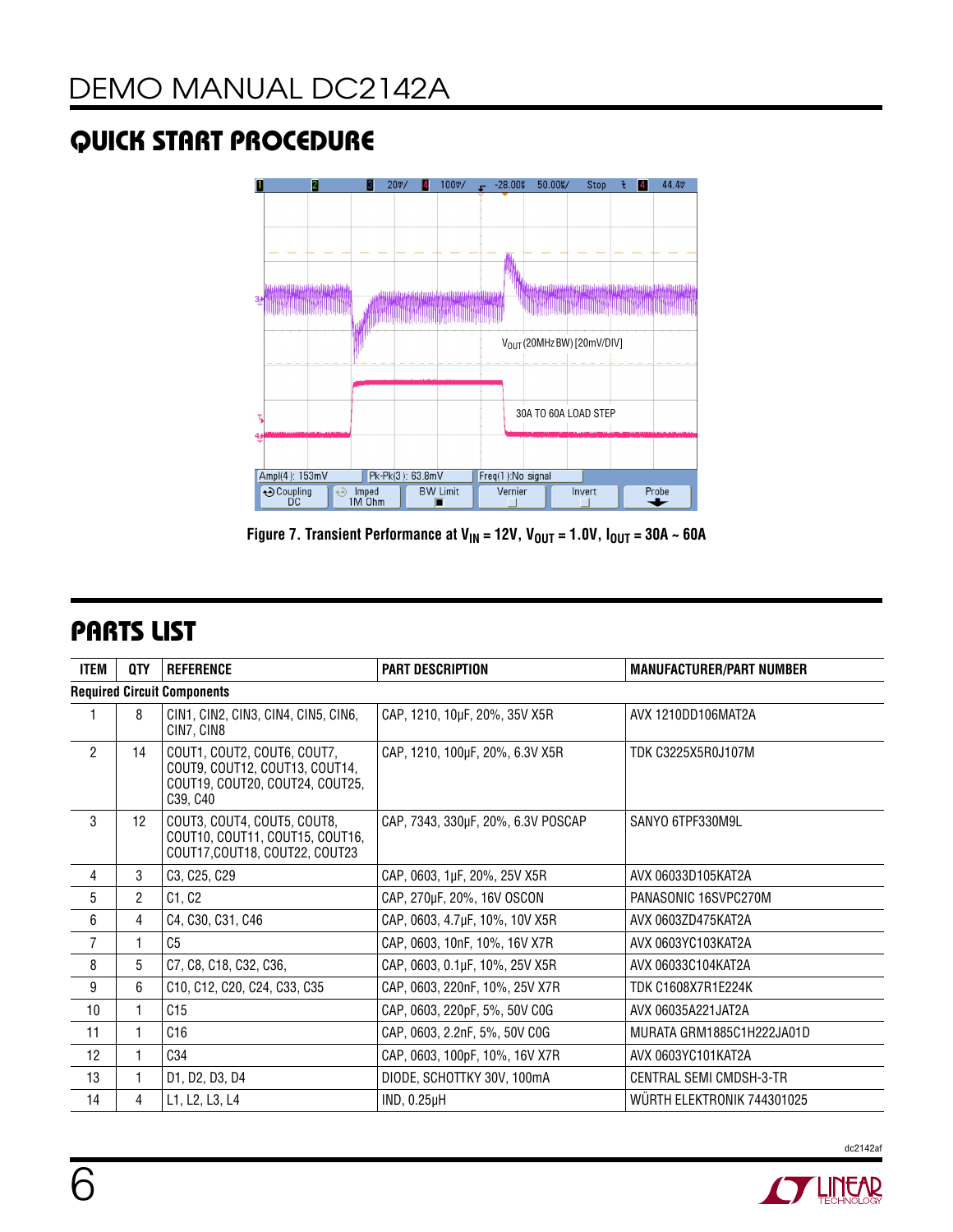### Parts List

| <b>ITEM</b>    | QTY            | <b>REFERENCE</b>                                                                                                                                                           | <b>PART DESCRIPTION</b>                                 | <b>MANUFACTURER/PART NUMBER</b> |
|----------------|----------------|----------------------------------------------------------------------------------------------------------------------------------------------------------------------------|---------------------------------------------------------|---------------------------------|
| 15             | 4              | Q1, Q5, Q10, Q15                                                                                                                                                           | XSTR, POWER MOSFET                                      | INFINEON BSC050NE2LS            |
| 16             | 4              | Q3, Q7, Q13, Q17                                                                                                                                                           | XSTR, POWER MOSFET                                      | INFINEON BSC010NE2LSI           |
| 17             | 1              | Q19                                                                                                                                                                        | XSTR, N-CHANNEL DMOS FET                                | FAIRCHILD 2N7002A               |
| 18             | $\overline{c}$ | Q20, Q21                                                                                                                                                                   | XSTR, MOSFET, N-CHANNEL 30V                             | VISHAY SUD50N04-8M8P-4GE3       |
| 19             | 1              | R <sub>1</sub>                                                                                                                                                             | RES, 0603, 20kΩ, 5%, 1/10W                              | VISHAY CRCW060320K0JNEA         |
| 20             | $\mathbf{1}$   | R <sub>2</sub>                                                                                                                                                             | RES, 0603, 3.01kΩ, 1%, 1/10W                            | VISHAY CRCW06033K01FKEA         |
| 21             | $\mathbf{1}$   | R <sub>3</sub>                                                                                                                                                             | RES, 0603, 1kΩ, 5%, 1/10W                               | VISHAY CRCW06031K00JNEA         |
| 22             | 3              | R4, R51, R85                                                                                                                                                               | RES, 0603, 2.2Ω, 5%, 1/10W                              | VISHAY CRCW06032R20JNEA         |
| 23             | $\mathbf{2}$   | R6, R14                                                                                                                                                                    | RES, 0603, 10Ω, 1%, 1/10W                               | VISHAY CRCW060310R0FKEA         |
| 24             | 4              | R8, R28, R58, R66                                                                                                                                                          | RES, 0603, 715Ω, 1%, 1/10W                              | VISHAY CRCW0603715RFKEA         |
| 25             | $\mathbf{2}$   | R9, R27                                                                                                                                                                    | RES, 0603, 3.57kΩ, 1%, 1/10W                            | VISHAY CRCW06033K57FKEA         |
| 26             | 13             | R10, R13, R24, R50, R53, R54, R56,<br>R57, R59, R60, R61, R65, R67                                                                                                         | RES, 0603, 0 $\Omega$ , JUMPER                          | VISHAY CRCW06030000Z0EA         |
| 27             | 1              | R <sub>12</sub>                                                                                                                                                            | RES, 0603, 13.3kΩ, 1%, 1/10W                            | VISHAY CRCW060313K3FKEA         |
| 28             | $\mathbf{1}$   | R <sub>17</sub>                                                                                                                                                            | RES, 0603, 20kΩ, 1%, 1/10W                              | VISHAY CRCW060320K0FKEA         |
| 29             | $\mathbf{1}$   | R <sub>21</sub>                                                                                                                                                            | RES, 0603, 4.02kΩ, 1%, 1/10W                            | VISHAY CRCW06034K02FKEA         |
| 30             | 3              | R33, R42, R69                                                                                                                                                              | RES, 0603, 100kΩ, 1%, 1/10W                             | VISHAY CRCW0603100KFKEA         |
| 31             | 1              | R45                                                                                                                                                                        | RES, 0603, 5kΩ, 5%, 1/10W                               | VISHAY CRCW06035K00JNED         |
| 32             | 2              | R46, R47                                                                                                                                                                   | RES, 0603, 10kΩ, 1%, 1/10W                              | VISHAY CRCW060310K0FKEA         |
| 33             | $\mathbf{1}$   | R63                                                                                                                                                                        | RES, 0603, 75kΩ 5% 1/10W                                | VISHAY CRCW060375K0JNEA         |
| 34             | 1              | R <sub>102</sub>                                                                                                                                                           | RES, 0603, 237kΩ, 1%, 1/10W                             | VISHAY CRCW0603237KFKEA         |
| 35             | 1              | SW1                                                                                                                                                                        | SWITCH, SUBMINATURE SLIDE                               | C&K JS202011CQN                 |
| 36             | $\mathbf{1}$   | U1                                                                                                                                                                         | IC, DUAL, 2-PHASE, SYNCHRONOUS<br><b>REGULATORS</b>     | LINEAR TECH. LTC3875EUJ#PBF-ES  |
| 37             | 1              | U <sub>2</sub>                                                                                                                                                             | IC, POLYPHASE STEP-DOWN<br>SYNCHRONOUS SLAVE CONTROLLER | LINEAR TECH. LTC3874IUFD#PBF    |
|                |                | <b>Additional Demo Board Circuit Components</b>                                                                                                                            |                                                         |                                 |
| 1              | 0              | COUT27, COUT28, COUT29, COUT30,<br>COUT31, COUT32, COUT33, COUT34,<br>COUT35, COUT36, COUT37, COUT38,<br>COUT39, COUT40, COUT41, COUT42,<br>COUT43, COUT44, COUT45, COUT46 | CAP, 1210 OPTION                                        | <b>OPTION</b>                   |
| $\overline{c}$ | 0              | C9, C11, C26, C27, C28                                                                                                                                                     | CAP, 0603 OPTION                                        | <b>OPTION</b>                   |
| 3              | 4              | C43, C44, C47, COUT21,                                                                                                                                                     | CAP, 0603, 1µF, 20%, 25V X5R                            | AVX 06033D105KAT2A              |
| $\overline{4}$ | $\mathbf{1}$   | C37                                                                                                                                                                        | CAP, 0805, 10µF, 10%, 16V X5R                           | MURATA GRM21BR61C106KE15L       |
| 5              | $\mathbf{1}$   | C38                                                                                                                                                                        | CAP, 0805, 22µF, 10%, 10V X5R                           | TDK C2012X5R1A226K              |
| 6              | 1              | C42                                                                                                                                                                        | CAP, 0603, 150pF, 5%, 50V NPO                           | AVX 06035A151JAT2A              |
| $\overline{7}$ | 2              | C41, C45                                                                                                                                                                   | CAP, 0603, 0.1µF, 10%, 25V X5R                          | AVX 06033C104KAT2A              |
| 8              | $\mathbf{1}$   | C48                                                                                                                                                                        | CAP, 0603, 22pF, 2%, 50V COG                            | MURATA GRM1885C1H220GA01D       |
| 9              | 1              | D <sub>5</sub>                                                                                                                                                             | DIODE, SCHOTTKY 30V, 100mA                              | CENTRAL SEMI CMDSH-3-TR         |
| 10             | 1              | L <sub>5</sub>                                                                                                                                                             | $IND, 3.3\mu H$                                         | WÜRTH ELEKTRONIK 744043003      |

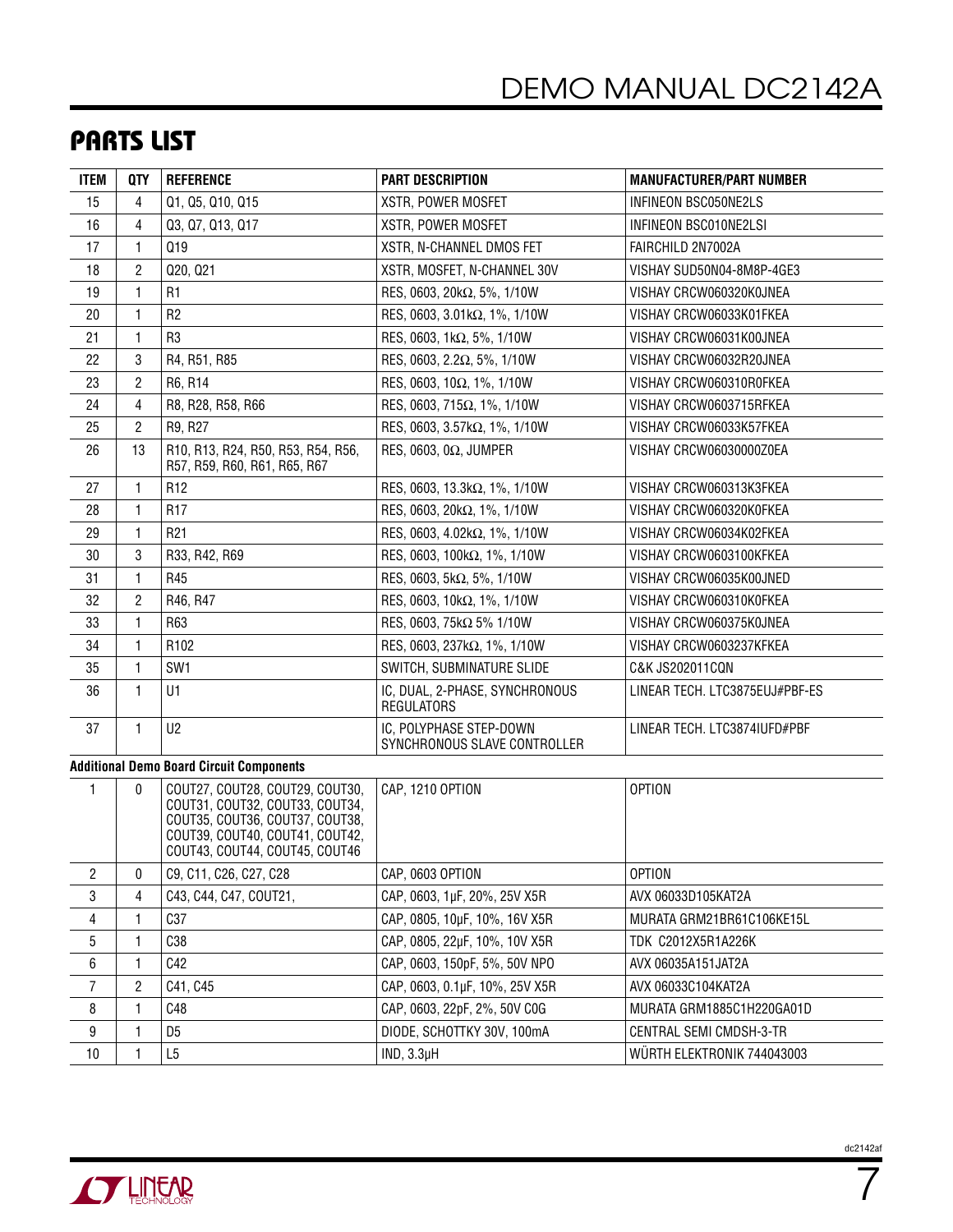## Parts List

| ITEM             | QTY                                  | <b>REFERENCE</b>                                                                                                                           | <b>PART DESCRIPTION</b>                                  | <b>MANUFACTURER/PART NUMBER</b>  |  |
|------------------|--------------------------------------|--------------------------------------------------------------------------------------------------------------------------------------------|----------------------------------------------------------|----------------------------------|--|
| 11               | 0                                    | Q2, Q4, Q6, Q8, Q11, Q14, Q16, Q18                                                                                                         | XSTR, POWER MOSFET OPTION                                | <b>OPTION</b>                    |  |
| 12               | 2                                    | R88, R92                                                                                                                                   | RES, 0603, 20kΩ, 5% 1/10W                                | VISHAY CRCW060320K0JNEA          |  |
| 13               | $\overline{c}$                       | R68, R87                                                                                                                                   | RES, 0603, 0 $\Omega$ , JUMPER                           | VISHAY CRCW06030000Z0EA          |  |
| 14               | 0                                    | RN1, RN2                                                                                                                                   | THERMISTOR, OPTION                                       | <b>OPTION</b>                    |  |
| 15               | 0                                    | R5, R7, R11, R15, R16, R18, R19,<br>R34, R35, R37, R39, R40, R41, R43,<br>R44, R48, R49, R52, R55, R62, R64,<br>R70, R76, R101, R104, R105 | RES, 0603 OPTION                                         | <b>OPTION</b>                    |  |
| 16               | $\overline{c}$                       | R77, R94                                                                                                                                   | RES, 0603, 10kΩ, 1% 1/10W                                | VISHAY CRCW060310K0FKEA          |  |
| 17               | 1                                    | R80                                                                                                                                        | RES, 0603, 187kΩ, 1% 1/10W                               | VISHAY CRCW0603187KFKEA          |  |
| 18               | 1                                    | R83                                                                                                                                        | RES, 0603, 23.2kΩ, 1% 1/10W                              | VISHAY CRCW060323K2FKEA          |  |
| 19               | 1                                    | R89                                                                                                                                        | RES, 0603, 3.3Ω, 1%, 1/10W                               | VISHAY CRCW06033R30FNEA          |  |
| 20               | 1                                    | R90                                                                                                                                        | RES, 0603, 154kΩ, 1% 1/10W                               | VISHAY CRCW0603154KFKEA          |  |
| 21               | 1                                    | R91                                                                                                                                        | RES, 0603, 1ΜΩ, 5% 1/10W                                 | VISHAY CRCW06031M00JNEA          |  |
| 22               | 1                                    | R93                                                                                                                                        | RES, 0603, 681kΩ, 1% 1/10W                               | VISHAY CRCW0603681KFEA           |  |
| 23               | $\overline{c}$                       | R95, R100                                                                                                                                  | RES, 0603, 301Ω, 1% 1/10W                                | VISHAY CRCW0603301RFKEA          |  |
| 24               | $\mathbf{1}$                         | R96                                                                                                                                        | RES, 0603, 82.5Ω, 5% 1/10W                               | VISHAY CRCW060382R5FKEA          |  |
| 25               | $\overline{c}$                       | R97, R98                                                                                                                                   | RES, 2512, 0.01Ω, 1% 1W                                  | VISHAY WSL2512R0100FEA           |  |
| 26               | 1                                    | R99                                                                                                                                        | RES, VARIABLE 5k                                         | BOURNS 3386P-1-502-LF            |  |
| 27               | 1                                    | UD <sub>1</sub>                                                                                                                            | IC, OSCILLATOR WITH SPREAD SPECTRUM<br><b>MODULATION</b> | LINEAR TECH. LTC6908S6-1#PBF     |  |
| 28               | $\mathbf{1}$                         | U3                                                                                                                                         | IC, 17V, 1A, SYNCHRONOUS STEP-DOWN<br>REGULATOR          | LINEAR TECH. LTC3621EDCB-2#PBF   |  |
| 29               | $\mathbf{1}$                         | U <sub>4</sub>                                                                                                                             | IC, VOLTAGE-CONTROLLED PULSE WIDTH<br><b>MODULATOR</b>   | LINEAR TECH. LTC6992IS6-1        |  |
| 30               | $\mathbf{1}$                         | U <sub>5</sub>                                                                                                                             | IC, SINGLE OP AMP                                        | LINEAR TECH. LT1803IS5           |  |
|                  | <b>Hardware: For Demo Board Only</b> |                                                                                                                                            |                                                          |                                  |  |
| $\mathbf{1}$     | 12                                   | E1, E2, E3, E4, E5, E6, E7, E11, E13,<br>E14, E15, E16                                                                                     | <b>TURRET</b>                                            | MILL MAX 2501-2-00-80-00-00-07-0 |  |
| $\overline{2}$   | 1                                    | JP1                                                                                                                                        | HEADER, 4-PIN                                            | WURTH 620 004 111 21             |  |
| 3                | $\overline{2}$                       | JP6, JP7                                                                                                                                   | HEADER, SINGLE ROW 3-PIN                                 | WURTH 620 003 111 21             |  |
| $\overline{4}$   | 6                                    | J1, J2, J3, J4, J5, J6                                                                                                                     | STUD, TEST PIN                                           | PEM KFH-032-10                   |  |
| 5                | 2                                    | J7, J9                                                                                                                                     | CONN, BNC, 5-PINS                                        | <b>CONNEX 112404</b>             |  |
| 6                | 6                                    |                                                                                                                                            | LUG RING, #10                                            | KEYSTONE 8205                    |  |
| $\overline{7}$   | 4                                    | MH1, MH2, MH3, MH4                                                                                                                         | STANDOFF, SNAP ON                                        | KEYSTONE 8834                    |  |
| 8                | 12                                   |                                                                                                                                            | NUT, BRASS 10-32                                         | ANY #10-32                       |  |
| $\boldsymbol{9}$ | 6                                    |                                                                                                                                            | WASHER, #10 TIN PLATED BRASS                             | ANY #10 EXT BZ TN                |  |
| 10               | 3                                    | JP1, JP6, JP7                                                                                                                              | <b>SHUNT</b>                                             | WURTH 608 002 134 21             |  |
|                  |                                      |                                                                                                                                            |                                                          |                                  |  |

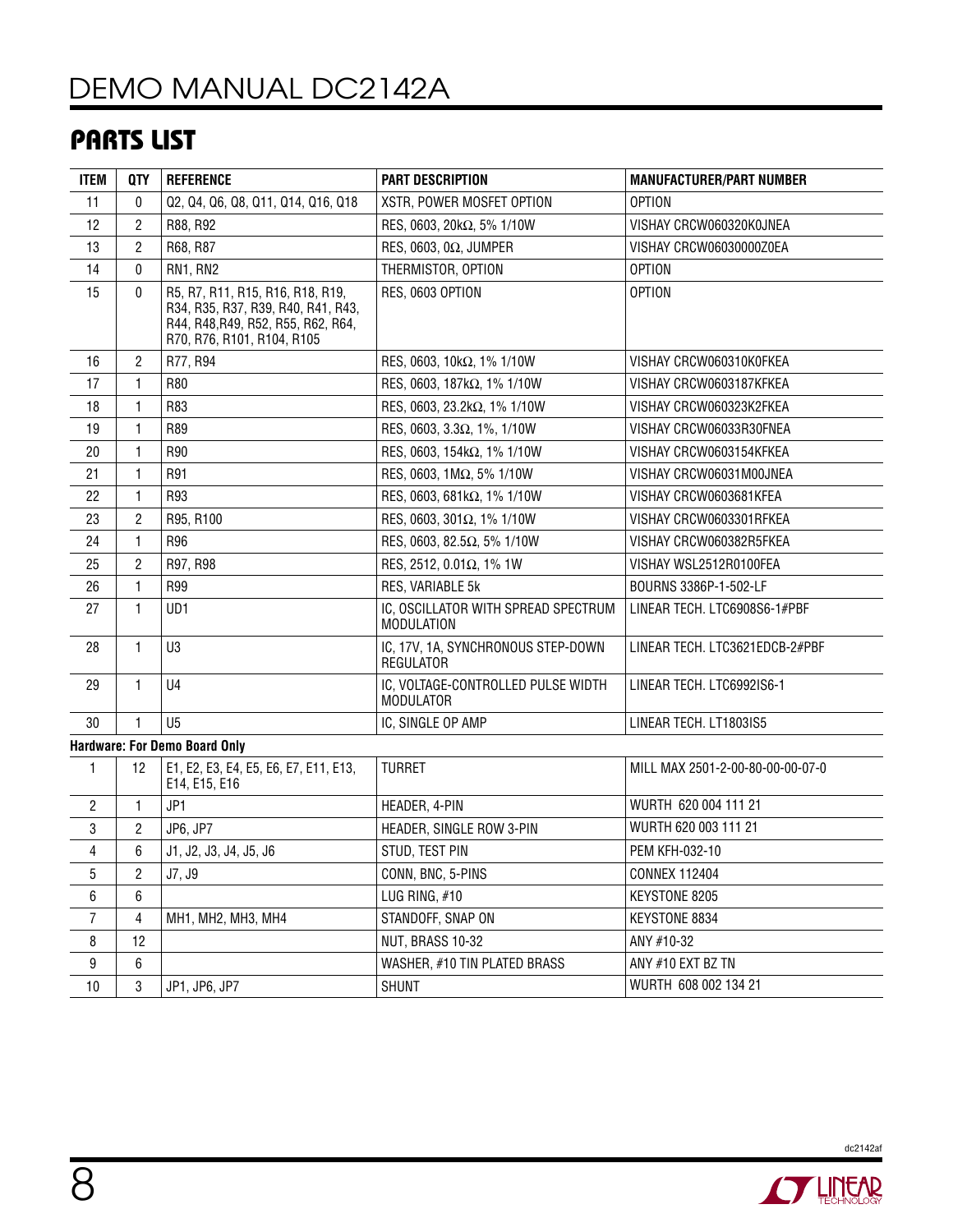# SCHEMATIC DIAGRAM





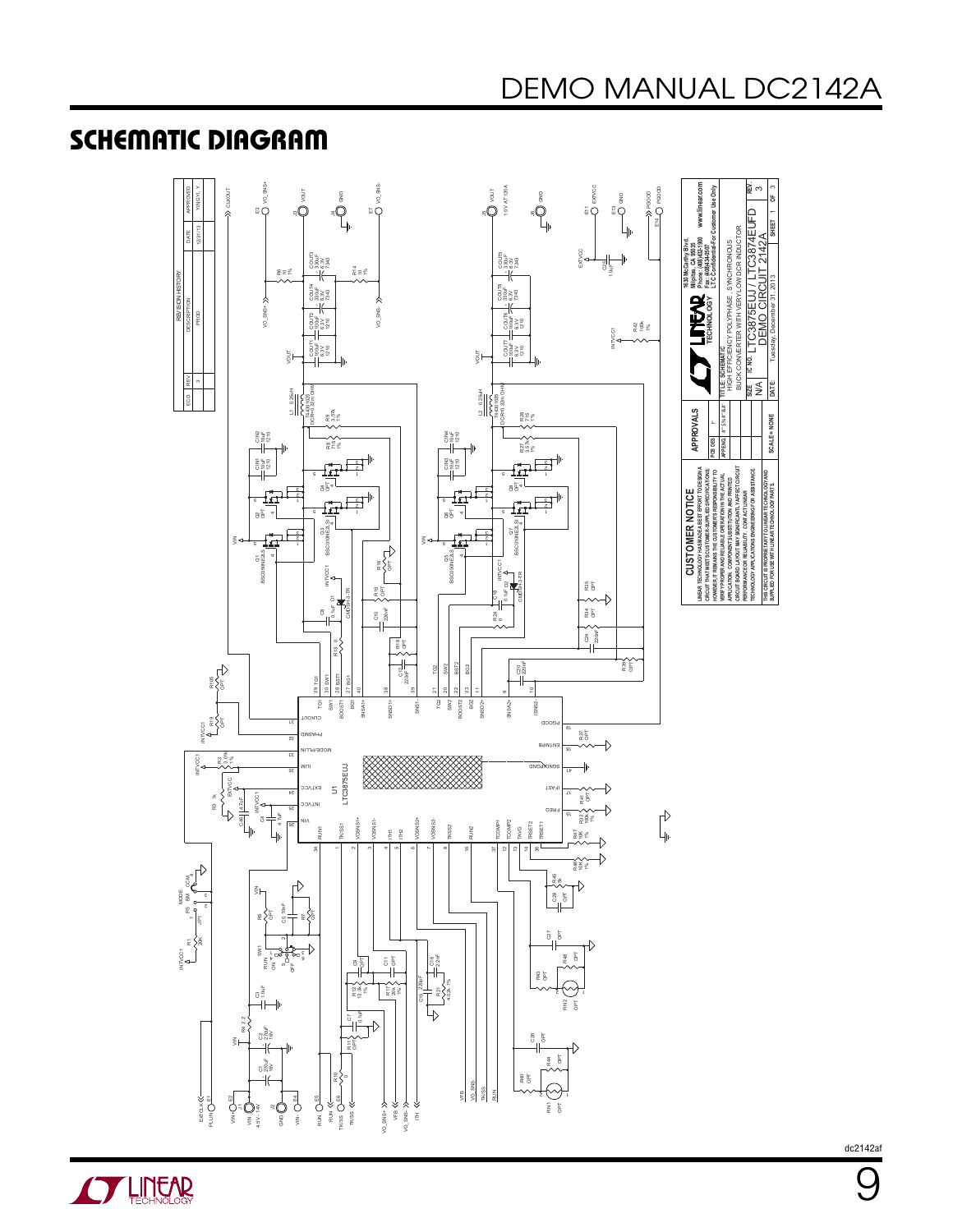# SCHEMATIC DIAGRAM



**STARTED BY A LIMITARY**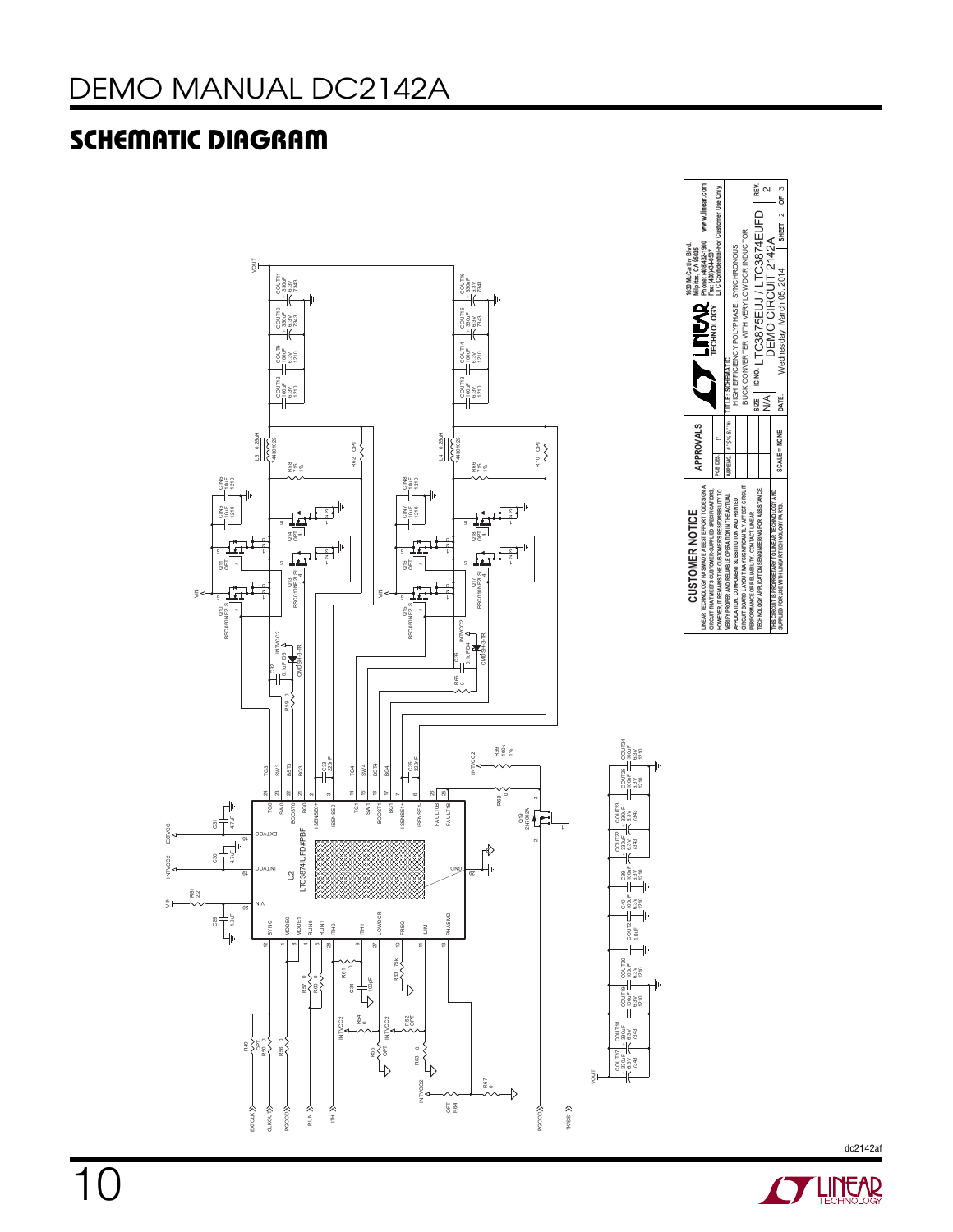

#### SCHEMATIC DIAGRAM

# DEMO MANUAL DC2142A

**STARTE LINEAR** 

Information furnished by Linear Technology Corporation is believed to be accurate and reliable. However, no responsibility is assumed for its use. Linear Technology Corporation makes no representation that the interconnection of its circuits as described herein will not infringe on existing patent rights. dc2142af